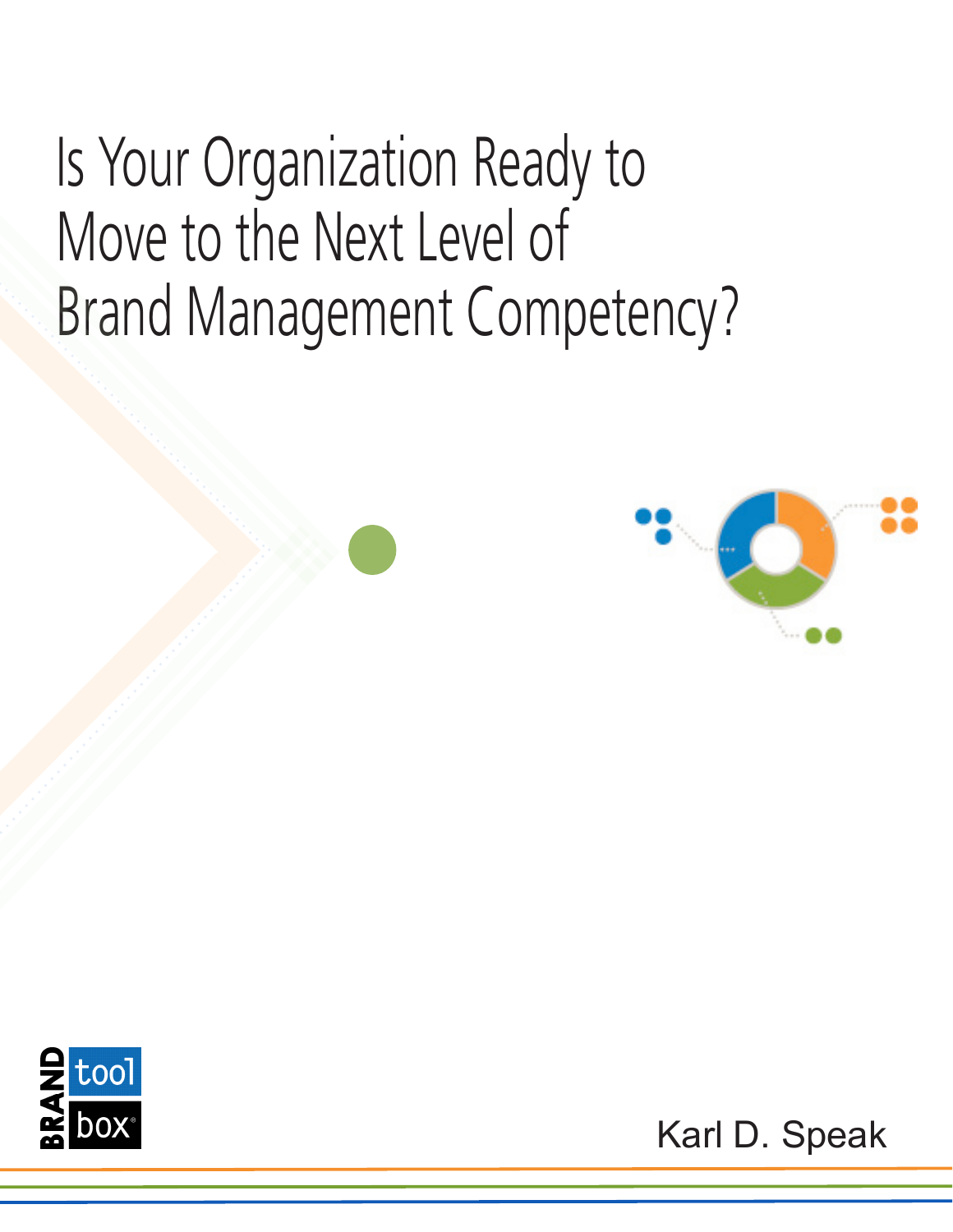

### Is Your Organization Ready to Move to the Next Level of Brand Management Competency?

#### By Karl D. Speak

Consistently building a strong brand is more about process than money. This article presents a simple framework to evaluate an organization's level of brand management competency and offers a path to get to the next level.

Sometime during the last decade brand management seemed to have come of age. Moving from a marketing specialty practiced by a sophisticated set of marketing professionals, to one embraced by the broader set of marketers. For some of us long-time brand management practitioners this evolution is something to celebrate and further encourage.

The word "brand" has now become so colloquial in use that it seems to have replaced the word "marketing" in the common business lexicon. Talking is not the same as doing. Talking about fitness is not the same as conducting daily 45-minute P90X workout sessions. Likewise giving marketing managers brand manager titles is not likely to build stronger brands. The good news is brand management is not rocket science and improving one's competency doesn't require getting a Ph.D. With discipline any organization and marketing professional can continue to move to the next level of brand management competency.

Much like fitness improvement, marketers can benefit from a proven framework to guide improvement in their brand management competency. This short article provides a framework to reflect on the brand management competency of an organization and a few thoughts about moving to the next level.

After working with many different types and sizes of organizations for over 30 years, I have observed a few general things that seem to apply across the spectrum of organizations.

- **Consistently improving brand** management competency has more to do with discipline and process than money
- **Measurement matters, but relationship** intuition separates the great from the good
- **Over-achieving brand managers** have a harmonious connection to the brand's consumers

At the same time, I have learned that using a simple nine-point check list can provide valuable insights to improving an organization's brand management competency.

Some organizations are ready to go to the next level of brand management competency and others are content to stay where they are. Having a logical conversation about an organization's brand management competency and desire to change will provide clarity for the organization and in some cases prevent some marketers from creating a deeper dent in their foreheads! The remainder of this article is dedicated to helping foster a sane and productive discussion about brand management competency.

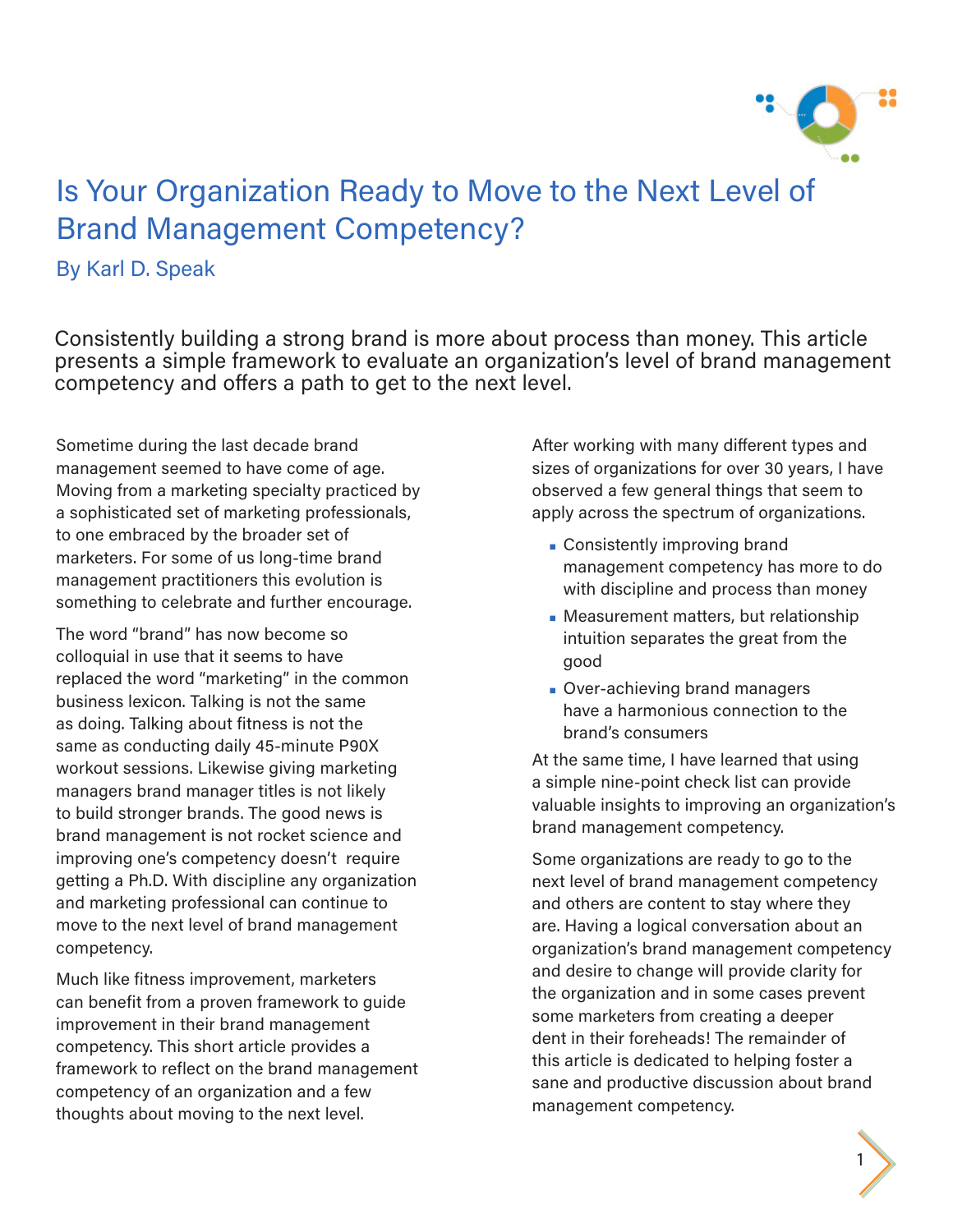

#### **Determining the Level of Brand Management Competency**

Every organization has a brand, and all organizations manage their brands to some extent, whether actively or passively, consciously or on autopilot. To gauge the relative degree to which your organization effectively manages its brand, envision a spectrum of brand management competency. At one end are those organizations that have only an elementary understanding of brand and little experience in brand building. At the other end of the spectrum are organizations that understand brand on a very sophisticated level and dedicate a significant amount of time and resources to a high level of brand management. Your organization, like most others, probably falls somewhere in the middle – you're most likely not at a beginning level of brand management, but you aren't a callused expert at it either.

Now, divide the brand management competency spectrum into three segments, and you've got a tool to evaluate your

brand management competency. At the left is *Level One - Product Leads Brand*, into which organizations fall whose brand management efforts are primarily productmanagement based. Many, many organizations fall

into this generation of brand management competency. Organizations displaying a Level One brand management competency fall into one of two different categories – either fastgrowth companies that have capitalized on the strength of a single product or technology or an organization that has never moved beyond

their trade-driven formula for sales success. Organizations in *Level Two - Brand Leads Product* have experienced a "change initiative" or have been influenced by a new executive in such a way that results in an increased focus on customer relationships. And finally, in *Level Three - Brand Leads Organization* are organizations that view customer relationships as assets.

On the next page is a straight-forward table I developed to help organizations understand their brand management competency. Along the top are the three levels of competency. Down the side are nine brand management competency indicators. The manner and degree to which organizations perform in these nine areas generally determines where they fall within the matrix. Now, your organization may not fit completely into one of the levels; chances are you're better at some of these things than others. Finding out where your organization is on the spectrum is the first step to improving its brand management competency.

> **Brand Semantics**, or how your employees talk about brand, is one of the quickest ways to get a handle on your organization's brand management competency. In a Level One organization, the word "brand" is virtually interchangeable with the word "logo." In a Level Two company, a limited group of individuals, often

from the marketing or advertising department, will become familiar with the language of brand, and begin incorporating it into meetings and discussions. Unfortunately, they're the only ones who know this secret code, which limits the extent to which the entire organization can have a hand in brand management. Provide



*Few are the number of organizations that really understand the emotional element of their brand's equity.*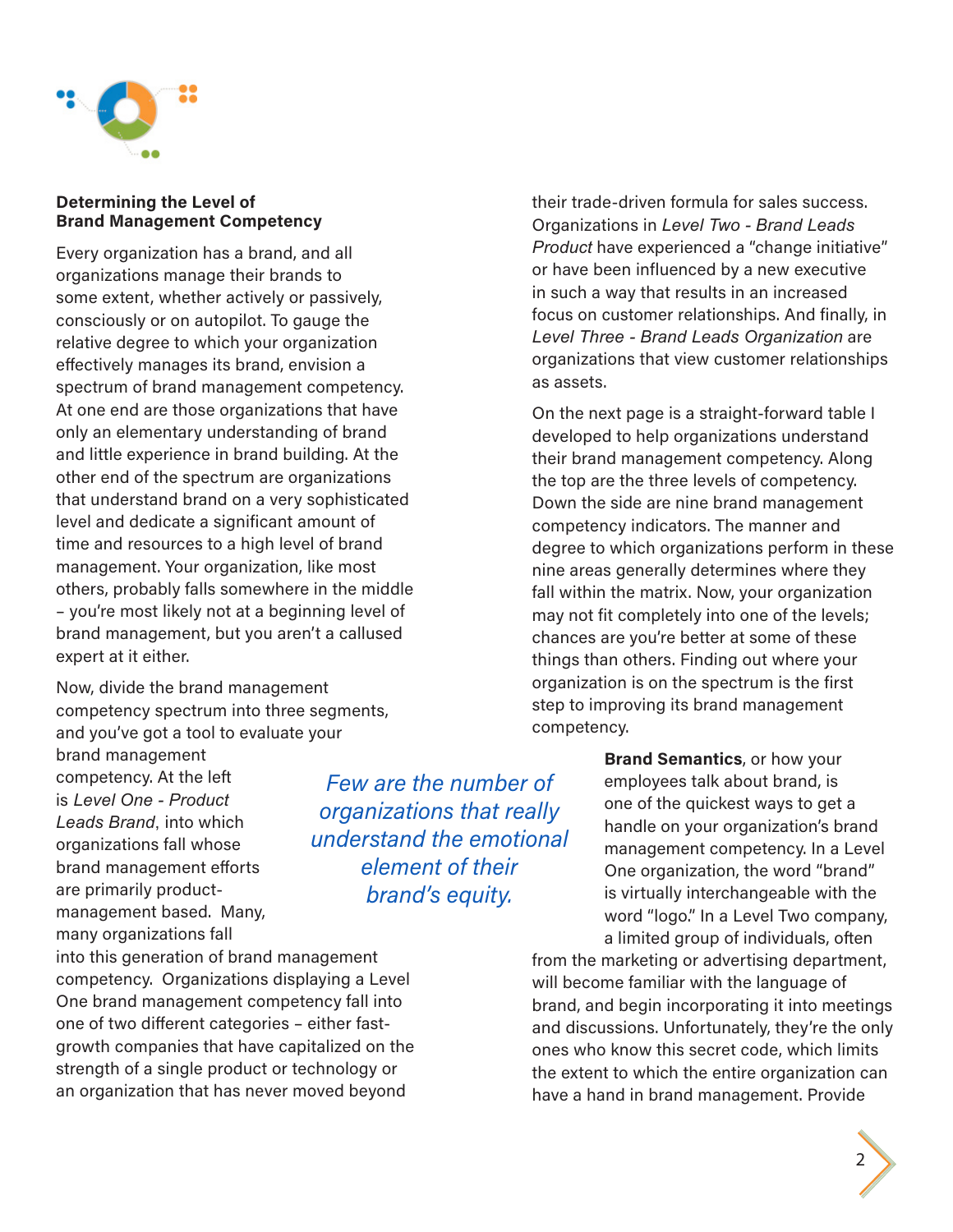

### Organization Brand Management Competency Framework

|                                         | Level One -<br><b>Product Leads</b><br><b>Brand</b> | Level Two -<br><b>Brand Leads</b><br>Product                              | Level Three -<br><b>Brand Leads</b><br>Organization                                     |
|-----------------------------------------|-----------------------------------------------------|---------------------------------------------------------------------------|-----------------------------------------------------------------------------------------|
| <b>Brand Semantics</b>                  | Logo                                                | <b>Specialist</b><br>Language                                             | Common<br>Language                                                                      |
| User Knowledge                          | Anecdotal                                           | <b>Fact-based</b>                                                         | Broad-based,<br><b>Current</b>                                                          |
| <b>Identity System</b>                  | "Identity Creep"                                    | Articulated,<br>Coordinated                                               | Refined,<br>Economical                                                                  |
| <b>Brand Point of View</b>              | Feature-based                                       | <b>Relationship-based</b>                                                 | <b>Emotion and</b><br><b>Behavior-based</b>                                             |
| <b>Brand Extendability</b>              | Limited use;<br>feature set<br>differentiation      | <b>Expanding use;</b><br>different product,<br>similar competence<br>base | Proactive strategy, includ-<br>ing licensing; cross category<br>and behavior extensions |
| <b>Decision Support</b>                 | Limited<br><b>Guidelines</b>                        | <b>Enhanced</b><br><b>Guidelines</b>                                      | Learning-based                                                                          |
| <b>Brand Management</b><br><b>Skill</b> | Product<br>Management                               | <b>Brand Specialists</b>                                                  | <b>Brand Mentors</b>                                                                    |
| <b>Senior Management</b>                | Passive,<br><b>Uninterested</b>                     | Support through<br>Participation                                          | <b>Brand Leaders</b>                                                                    |
| <b>Internal Brand</b><br>Engagement     | <b>Culture Discon-</b><br>nected from Brand         | <b>Brand Inside-Brand</b><br><b>Outside Connect</b>                       | <b>Brand Integrated into</b><br><b>Organizational Development</b>                       |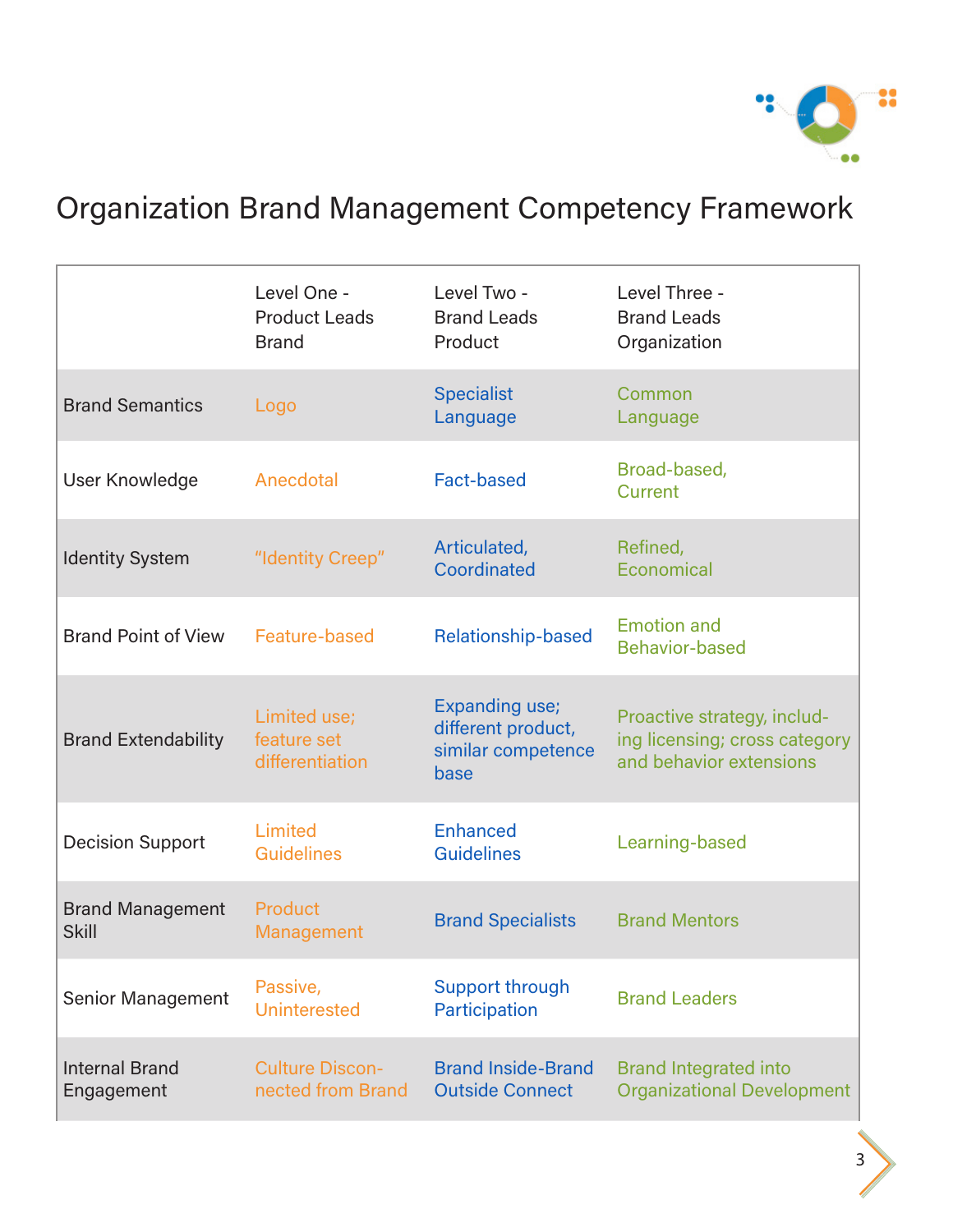

everyone with a primer on brand semantics and brand becomes the common language, spoken freely and clearly. Brand becomes more than identity or an expression of relationships. It becomes a rallying point and a statement of purpose for all future efforts.

**User Knowledge** is essential when you understand that a brand is an expression of the relationship established between you and your users or consumers. The more you know about them, the better you can aim your marketing, your products and your services at their needs. In a Level One organization, unfortunately, user knowledge is often limited to anecdotes collected by the sales force. Facts are, of course, always preferred over such second-hand stories, and as an organization's brand management competency matures, quantitative, projectable brand research becomes increasingly valued and prioritized. A Level Two organization will typically have conducted a few quantitative studies. A Level Three organization has an expert competency conducting research on its targeted consumers, using a coordinated, proven portfolio of research tools.

An **Identity System** keeps your brand from becoming overextended, or morphing into a disorganized, confusing jumble of product identities. Every new product iteration, every new feature, every new promotion is an opportunity to make a bigger mess of the brand's identity and perception, and usually, Level One organizations suffer from "identity creep" to some degree. A more mature organization begins to articulate

an identity system that is clear about what is permissible and what is not. And more

importantly, somebody(ies) within the organization has been empowered to refuse suggestions for identities that fall outside the established system (more on this below). And in a Level Three company, the identity system is streamlined: a minimal number of identities are in use, and the system of use is clearly established. Fewer identities mean, of course, increasingly effective, efficient and economical marketing efforts. A well conceived and managed brand identity system is the aerodynamics of brand building.

**Brand Point of View** is just that – what the brand stands for. In other words, a brand's point-of-view is an articulation of the values on which the brand is based. As organizations define their brands, they begin communicating them more clearly — both internally and externally. Eventually, the brand is viewed as what it truly is, an expression of a valued and powerful relationship. That point of view gives the brand tremendous power. Level One companies, with their product-based orientation, tend to discuss their brand in terms of product features. Level Two organizations increasingly focus on what the brand does for the customer, and Level Three companies can and do discuss at length the emotional payoff customers receive from

*A well-conceived and managed brand identity system is the aerodynamics of brand building.* the brand. Developing a clear, authentic brand platform that defines the corporate brand's point of view will create the most

leverage in improving an organization's brand management competency.

**Brand Extendability** is the yang to the identity system's yin. Brand power can

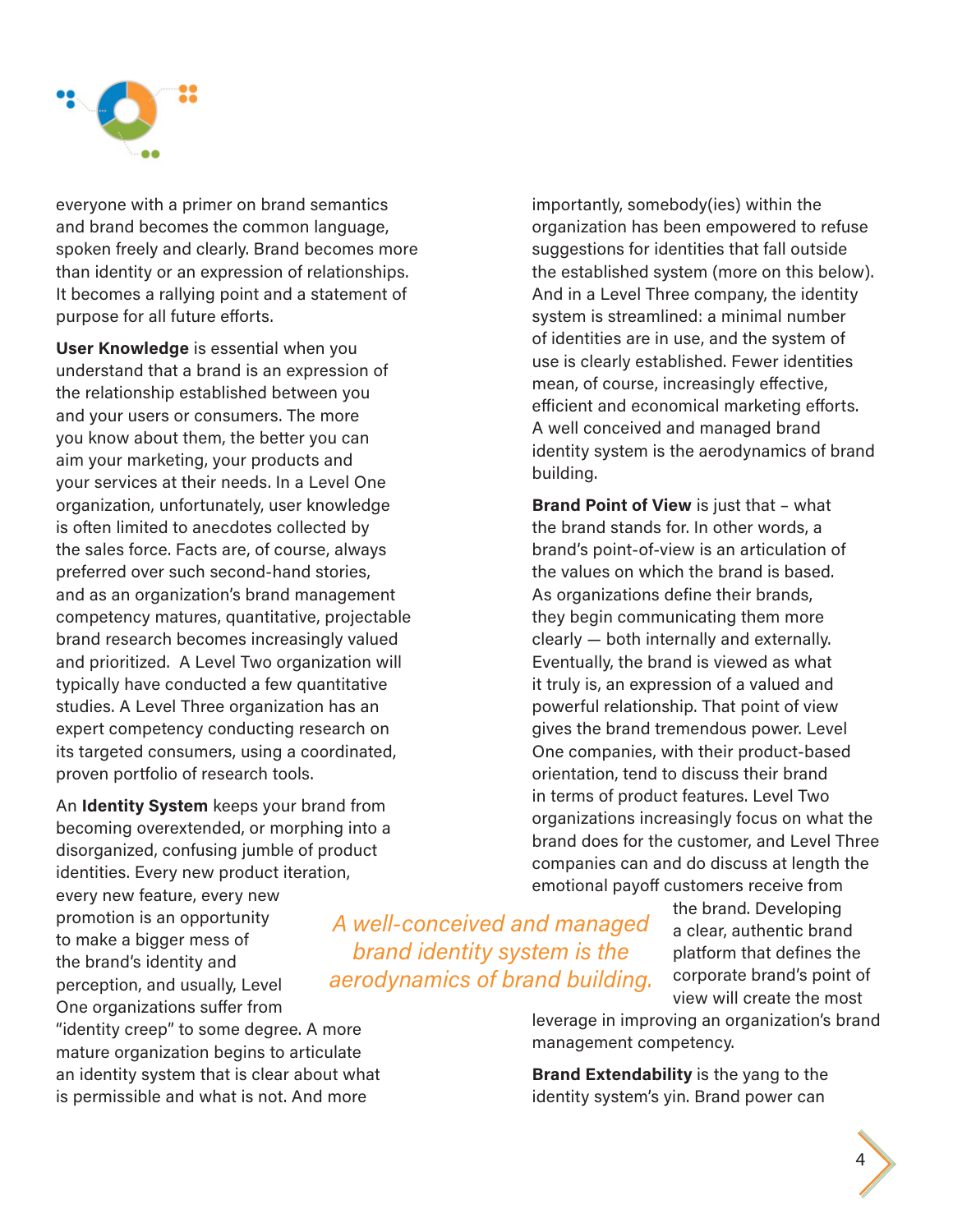

have a variety of applications, but like all power, it must be used wisely. As this power is understood, it can be applied to logical extensions, limited at first to, say, some feature differences. In time, however, as the organization learns to handle this power more deftly, it can be cautiously extended to different products within a similar competency base. A good example would be a variety of car care products that may have developed from a popular wax or polish. Eventually, experience and expertise may allow for even greater extensions across categories and consumer behaviors. It may even include licensing. Be careful. Once it's out there, it can be very hard to pull it back.

**Decision Support** for brand begins with a limited set of guidelines. This is also a limiting set of guidelines. These guidelines quite naturally evolve with brand

*Senior management is the turbocharger of brand management competency improvement.*

semantics, a growing base of user knowledge, a change in brand point of view and identity, and of course, senior management attitudes. But when it becomes a true support tool rather than a set of rules and regulations, a big change occurs. Brand managers develop a community within the organization in which they can share ideas and experience. This is one of the few times when "synergy" is not a cliché.

**Brand Management Skill** is not the same as product management although the two are often viewed as interchangeable. That's to be expected if "brand" and "logo" are also interchangeable. There was a time when the call for more brand building was heard as a call for bigger marketing budgets. This is changing.

Brands are being managed by brand specialists who are taking leadership roles in brand management, developing and applying their influence and experience, and becoming brand mentors.

**Senior Management** is the turbocharger of brand management improvement. Brands simply cannot flourish in organizations in which the top people merely give brand management a nod and a smile and hand it off to the marketing department. Senior management needs to ask questions, get involved, and get behind brand management initiatives to build user knowledge, develop an identity system, and define the brand's point of view. Many brand managers find this initially scary, but

> in the long run, it's a very good thing.

**Internal Brand Engagement** is a strong indicator of organizational brand-building competency. Strong brands thrive and prosper

because of the energy and engagement of an organization's culture. The first important step in developing internal brand engagement is creating a universal understanding throughout the organization that the "brand on the outside" (in the marketplace) is only as strong as "the brand on the inside" (the organization's culture). This is an acknowledgement that sustained brand building is 90% organizational development and 10% marketing.

Internal brand building is the proven process to engage and sustain true internal brand engagement. True internal brand building is driven by an organizational development process designed to create an authentic personal connection between employees and an organization's cultural values, "its way."

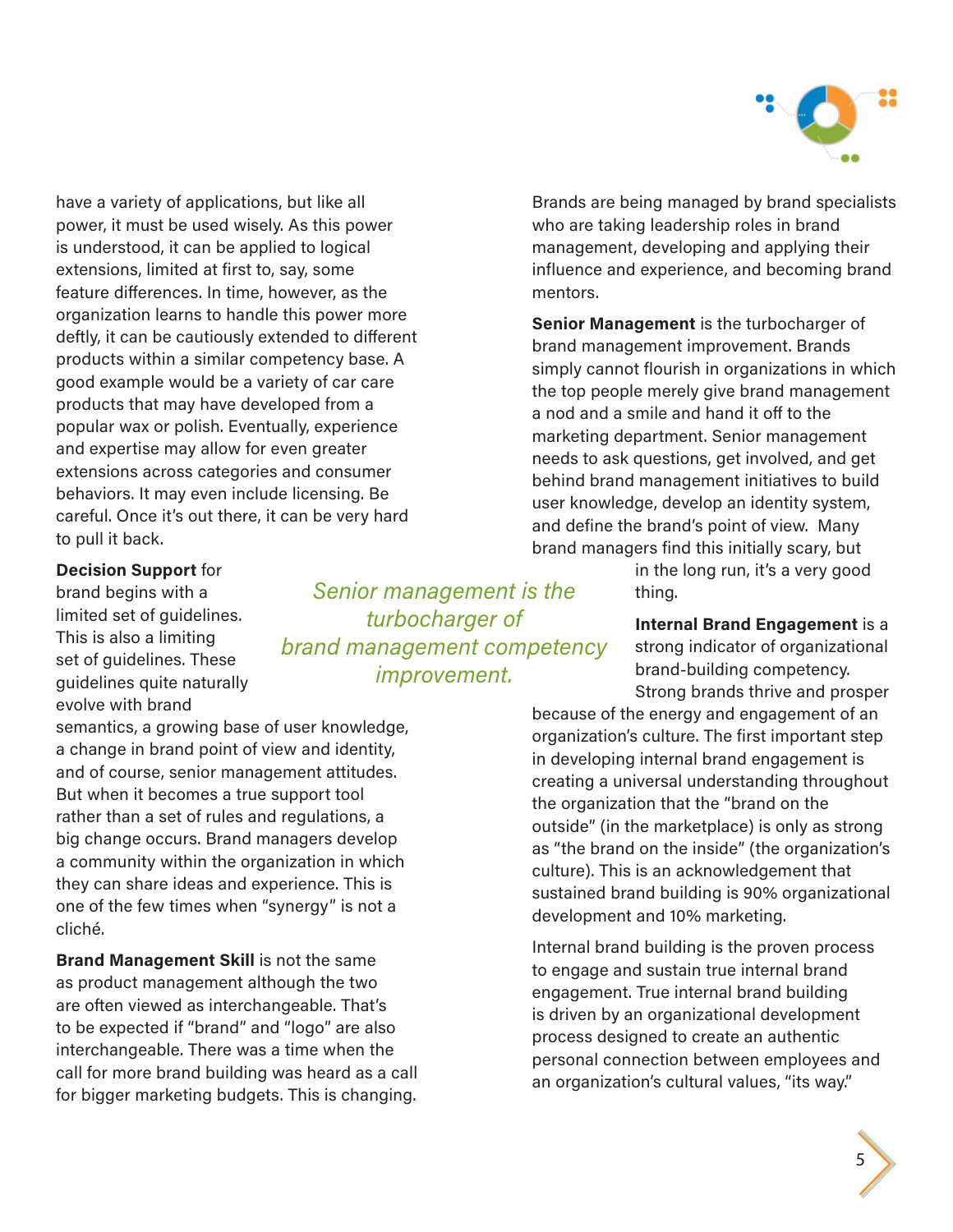

Sustaining internal brand engagement requires commitment to internal brand building as the universal principal of all organizational development activities across the organization. A sustained internal brand-building commitment is the truest indication that the brand leads the organization.

#### **Don't Get Frustrated, Get Started**

Frustrated marketers get worn out, a lose/ lose proposition for the marketer and the organization. These are excellent opportunities to learn by "getting in the game" and getting started.

Don't try to change everything at once. It gets messy. Focus on internal attitudes as manifested in Brand Semantics and Brand Point of View. Begin developing the first vestiges of an identity system and acquiring user knowledge from sources such as sales, distribution, and of course, users.

Determining the brand management competency of an organization is straightforward. We developed the brand management competency framework as a tool for organizations to evaluate how their dayto-day activities support consistent customer relationship building. It is important to realize that brand management competency is a matter of degree. It's not a question of ready or not. It's a question of how ready. The point is to incorporate a continuous improvement mindset to brand management as a proactive business discipline making the process efficient and the result will be stronger, competitive advantage.

In time, your organization's first tentative steps into improving its brand management competency will turn into a parade. And everyone loves a parade; pick up the baton and strike up the music.

6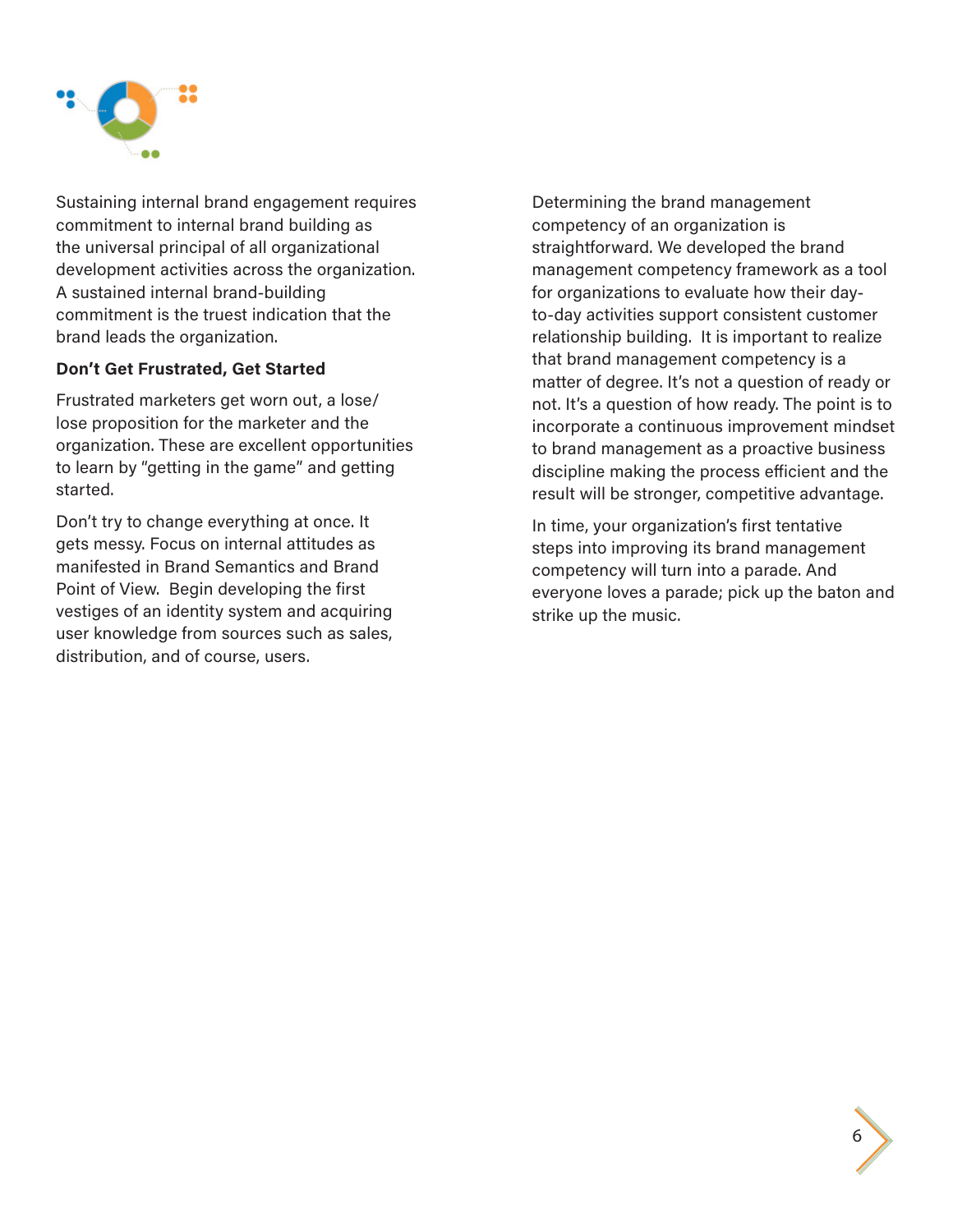# About Karl D. Speak

Karl D. Speak is a global expert known for his pragmatic and unconventional approach to using brand as a leadership platform for gaining customer loyalty and employee engagement. Karl's innovative work on corporate brand strategy, personal brand and internal brand building has been implemented in companies in 23 countries. His best selling book, *Be Your Own Brand,* is translated into 12 languages and has sold over 100,000 copies. In 2011 a revised and expanded version of *Be Your Own Brand* was released to leverage the global success of the first edition and the growing popularity of personal brand.

Through Brand Tool Box, Karl has implemented his contemporary approach to brand management and internal brand building with a wide range of corporate clients. Clients such as 3M, LeadingAge, American Express, AT&T, BASF, BMW, Cabela's, Cargill, Consumers Energy, Ecumen, EDMC, FedEx, Honeywell, IBM, ING, Lowes, Mosaic, Motorola, National Church Residences, Securian, Skandia, Sony Corporation, St. Jude Medical, Syngenta, Target Corporation, The Scotts Company, The Wall Street Journal, Toro, and Walgreens have benefited from Karl's consulting and internal brand building programs.

Karl has taught in the MBA programs at University of Minnesota, Saint Thomas University, and has been guest lecturer at University of Westminster in London, Capella University, ESADE University in Madrid, among others.



Karl D. Speak Principal of Brand Tool Box, Ltd.